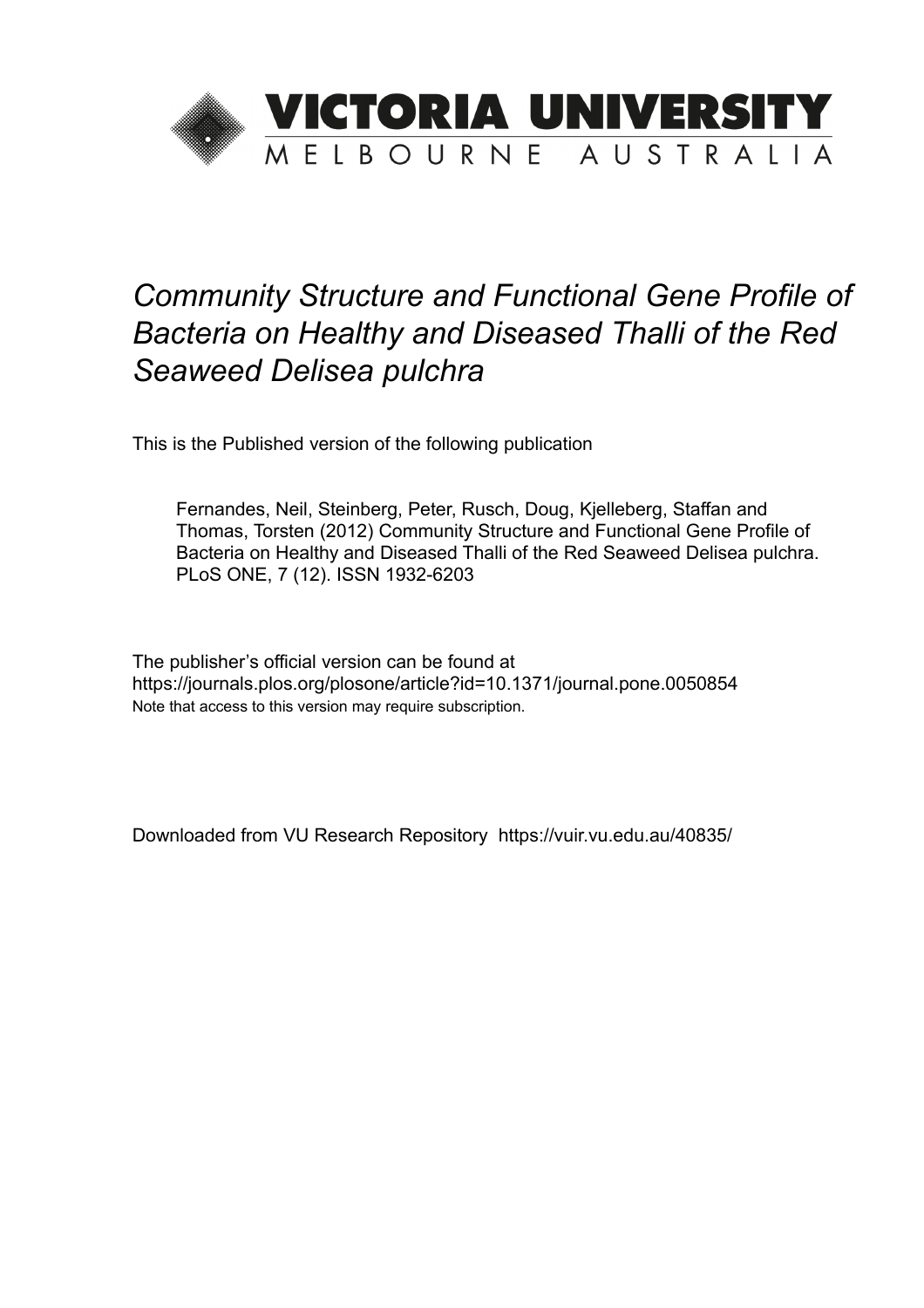## Community Structure and Functional Gene Profile of Bacteria on Healthy and Diseased Thalli of the Red Seaweed Delisea pulchra

### Neil Fernandes<sup>1,2¤</sup>, Peter Steinberg<sup>1,3,4</sup>, Doug Rusch<sup>5</sup>, Staffan Kjelleberg<sup>1,2,6</sup>, Torsten Thomas<sup>1,2</sup>\*

1 The Centre for Marine Bio-Innovation, University of New South Wales, Sydney, Australia, 2 School of Biotechnology and Biomolecular Sciences, University of New South Wales, Sydney, Australia, 3 School of Biological, Earth and Environmental Sciences, University of New South Wales, Sydney, Australia, 4 Advanced Environmental Biotechnology Centre, Nanyang Technological University, Singapore, Singapore, 5J. Craig Venter Institute, Rockville, Maryland, United States of America, 6 Singapore Centre on Environmental Life Sciences Engineering, Nanyang Technological University, Singapore, Singapore

#### Abstract

Disease is increasingly viewed as a major factor in the ecology of marine communities and its impact appears to be increasing with environmental change, such as global warming. The temperate macroalga Delisea pulchra bleaches in Southeast Australia during warm summer periods, a phenomenon which previous studies have indicated is caused by a temperature induced bacterial disease. In order to better understand the ecology of this disease, the bacterial communities associated with threes type of samples was investigated using 16S rRNA gene and environmental shotgun sequencing: 1) unbleached (healthy) D. pulchra 2) bleached parts of D. pulchra and 3) apparently healthy tissue adjacent to bleached regions. Phylogenetic differences between healthy and bleached communities mainly reflected relative changes in the taxa Colwelliaceae, Rhodobacteraceae, Thalassomonas and Parvularcula. Comparative metagenomics showed clear difference in the communities of healthy and diseased D. pulchra as reflected by changes in functions associated with transcriptional regulation, cation/multidrug efflux and non-ribosomal peptide synthesis. Importantly, the phylogenetic and functional composition of apparently healthy tissue adjacent to bleached sections of the thalli indicated that changes in the microbial communities already occur in the absence of visible tissue damage. This shift in unbleached sections might be due to the decrease in furanones, algal metabolites which are antagonists of bacterial quorum sensing. This study reveals the complex shift in the community composition associated with bleaching of Delisea pulchra and together with previous studies is consistent with a model in which elevated temperatures reduce levels of chemical defenses in stressed thalli, leading to colonization or proliferation by opportunistic pathogens or scavengers.

Citation: Fernandes N, Steinberg P, Rusch D, Kjelleberg S, Thomas T (2012) Community Structure and Functional Gene Profile of Bacteria on Healthy and Diseased Thalli of the Red Seaweed Delisea pulchra. PLoS ONE 7(12): e50854. doi:10.1371/journal.pone.0050854

Editor: Vasu D. Appanna, Laurentian University, Canada

Received May 24, 2012; Accepted October 29, 2012; Published December 3, 2012

Copyright: @ 2012 Fernandes et al. This is an open-access article distributed under the terms of the Creative Commons Attribution License, which permits unrestricted use, distribution, and reproduction in any medium, provided the original author and source are credited.

Funding: This work was funded by the Australian Research Council, the Gordon and Betty Moore Foundation, the United States Department of Energy (DOE), Office of Science, Office of Biological and Environmental Research (DE-FG02-02ER63453), the Centre for Marine Bio-Innovation and the J. Craig Venter Institute, United States of America. The funders had no role in study design, data collection and analysis, decision to publish, or preparation of the manuscript.

Competing Interests: The authors have declared that no competing interests exist.

\* E-mail: t.thomas@unsw.edu.au

¤ Current address: School of Molecular Bioscience, University of Sydney, Sydney, New South Wales, Australia

#### Introduction

Disease in natural communities is increasingly seen as a major ecological factor. Moreover, a number of studies have argued that the frequency and impact of disease on natural communities is on the rise, likely due to the increasing impact of environmental stressors, such as global warming or other anthropogenic effects [1,2]. The impact of disease is arguably felt most strongly when the affected hosts are biogenic habitat formers, or so-called ''ecosystem engineers'', because decline in these organisms results in a fundamental change in the physical structure of the habitat, and the loss of not just the hosts, but of the substantial biodiversity associated with habitat forming species.

In marine systems, to date the most prominent example of disease impacting habitat-forming organisms are tropical reefbuilding corals [3,4]. However, on temperate and boreal rocky shorelines, macroalgae (i.e. kelps and other seaweeds) dominate, and there they form the basis for extensive and highly diverse

communities [5]. There is now evidence that these macroalgal forests are in decline globally, and one suggested mechanism is that of an increased impact of disease [6].

The red macroalga *Delisea pulchra* [7] is common and in places dominant in the shallow sub-tidal zone in southern Australia, New Zealand, Japan and Antarctica [8]. We have recently described a bleaching phenomenon in this alga, in which portions of the thallus lose their pigmentation and decay [9,10]. The consequences of this bleaching disease are severe; because of the pattern of bleaching on the thallus relative to the production of reproductive tissue, bleached D. pulchra are essentially neutered, with the amount of reproductive tissue an order of magnitude less than that of healthy individuals [11]. Bleaching is most common in summer, but rather than being a direct effect of light or temperature or other environmental stressors, it appears to be due to bacterial infection of (in particular) temperature stressed plants [10,11]. Two bacteria from the Rosebacter clade, namely Ruegeria sp. R11 and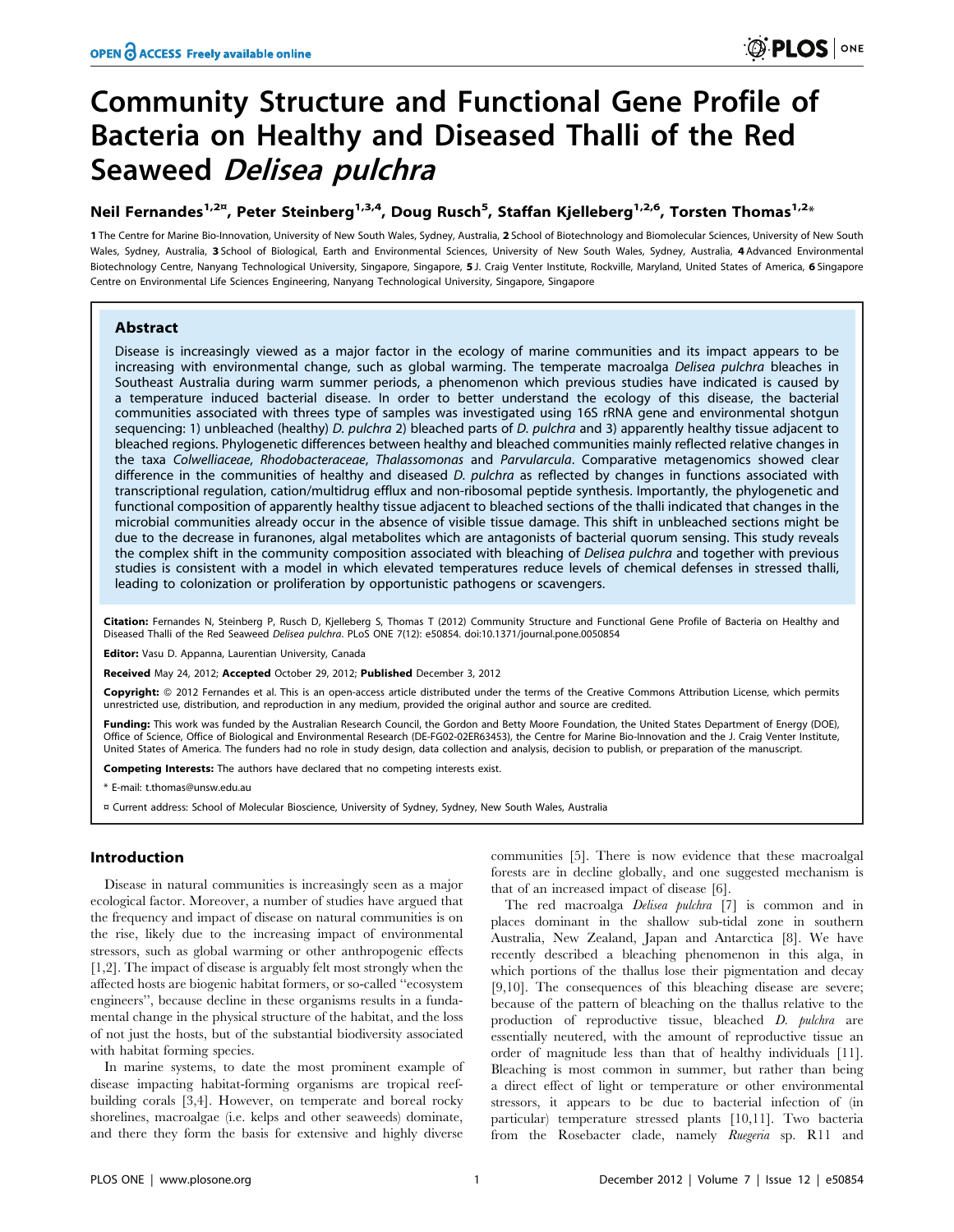Phaeobacter sp. LSS9, have been identified from the surface of D. pulchra, which can cause bleaching in the laboratory [11,12], and strain R11 has also been shown experimentally to cause bleaching in the field [11].

Further evidence for the role of bacteria in causing bleaching comes relates to the alga's antibacterial chemical defenses. D. pulchra produces halogenated furanones at its surface [13,14]. These compounds are strong antibacterials [14–20] and one important mechanism for their antibacterial activity is the inhibition of N-acyl homoserine lactone (AHL) based quorum sensing  $(QS)$  [13,16]. Furanones in *D. pulchra* are typically at their lowest in summer [21], corresponding to the peak in the incidence of bleaching. A decrease in the furanone concentration of the thallus is also correlated with tissue bleaching [9]. Most compellingly, direct experimental manipulation of furanones results in rapid bleaching of  $D$ . pulchra in the laboratory  $[10,11]$ and in the field [11].

A number of significant questions remain about the nature of this bacteria-alga interaction, but a critical one is: What is the nature of changes in the microbial community associated with bleaching? To address these questions we performed an in-depth microbial community analysis using 16S rRNA gene sequencing and metagenomics, expanding upon previous community studies based on relatively low-resolution techniques (tRFLP), which showed consistent differences in the community composition of healthy and bleached D. pulchra across sampling years, location and depth [9]. We compared bacterial communities from unbleached algae, from bleached tissue, and from apparently healthy (pigmented) tissue adjacent to bleached tissue. This later category is of particular interest, because such tissue, although visibly unaffected, contains furanone levels comparable to bleached tissue [9]. Thus by understanding the microbial communities on chemically poorly defended, but apparently otherwise undamaged tissue, we may gain insight into the progression of the infection process.

#### Materials and Methods

#### Samples and Community DNA Isolation

Triplicate samples of healthy and bleached individuals of D. pulchra were collected at depths of 2–4 m from Bare Island  $(33°59'38''S, 151°14'00E'')$ , off the coast of Sydney, Australia, during the late Australian summer (25<sup>th</sup> March 2008). While this sampling in this study is confined to one time and place, we note that the goal here was a more detailed examination of shifts of microbial community composition on D. pulchra associated with bleaching, which have already been demonstrated to occur across multiple years and locations [9]. The sampling was covered by permit no P00/0054-6.0 of the New South Wales Department of Industry and Investment. The algae were transported to the laboratory in polyethylene bags containing seawater kept cool by ice packs. Within two hours of collection, tissue samples were individually excised from three healthy (H) and three bleached (B) algae, as well as three tissue samples adjacent (A) to bleached tissue of the same thallus (Figure S1). Community DNA from these fresh tissue samples was extracted by a modified enzymatic-detergent lysis protocol [22] (see supplementary information for details).

#### Phylogenetic Analysis

A modification of the nested PCR-denaturing gradient gel electrophoresis (DGGE) approach [23] was used to obtain a community fingerprint of all replicate DNA extracted from samples types H, B and A. Further details of the community fingerprint experiments are given in the supplementary information. Clone libraries for the 16S rRNA gene were constructed as previously described [24]. Briefly, 16S rRNA genes were amplified separately from DNA extracted from duplicates of each sample type using PCR primers 27F and 1492R [25]. PCR amplicons were cloned into the Zero blunt TOPO PCR cloning kit (Invitrogen, Carlsbad, Ca, USA) following the manufacturer's instructions and libraries were sequenced. Forward and reverse reads were assembled and 16S rRNA genes greater 1200 bp were aligned with the SILVA web aligner tool using default parameters [26]. Putative chimeric sequences were identified and removed using the program Mallard [27]. A total of 4670 aligned sequences were clustered by the program MOTHUR [28] into operational taxonomic units (OTUs) using the furthest neighbor method and identity cut-offs of 0.03 representing approximately species-level clustering. In order to identify discriminating species from 16S rRNA gene analysis, OTU-abundance tables were subjected to multivariate statistical analysis using the Similarity Percentage Analysis (SIMPER) [29] implemented in the PRIMER software package (Plymouth Routines in Multivariate Ecological Research) [30]. Bray-Curtis similarity matrices were used to cluster sample types and SIMPER analysis was used to determine the OTUs that contribute to greater than 1% of the total difference between samples from bleached, adjacent and healthy tissues. Because Bray-Curtis similarity measures the contribution of each species, the average dissimilarity between different samples can be expressed in terms of the average contribution from each species. The Ribosomal Database Project (RDP) classifier [31] was then used with default parameters to classify all sequences.

#### Metagenomic Analysis

Metagenomic clone libraries were produced and sequenced from algal community DNA using previously described procedures [32,33]. Briefly, large-scale sequencing was performed on ABI3730XL sequencers for duplicate samples of sample types H, B and A, which corresponded to the ones used for preparation of the 16S rRNA gene libraries. Shotgun sequences were assembled using the Celera Assembler software version 5.1 with twelve percentage errors permitted in the unitigger (utgErrorRate) and 14% error allowed in the overlapper (ovlErrorRate), consensus (cnsErrorRate), and scaffolder (cgwErrorRate) modules. Seed length (merSizeOvl) was set to 14. Overlap trimming, extended clear ranges, and surrogates were turned on. Fragment correction and bubble popping were turned off. In order to filter out eukaryotic DNA contamination, arising from co-extraction of algal DNA, the assembled data was filtered by searching them against The National Center for Biotechnology Information (NCBI) nucleotide database (NT) using BLASTN [34]. Further information on the filtering and the annotation of the metagenomic sequences can be found in the supplementary information. Annotated matches to the COG databases [35] were organized into COG categories. Matrices of raw counts of COGS were standardized to account for the unequal sequence coverage between samples. Bray-Curtis similarity matrices were used to cluster sample types and SIMPER was employed to determine the contribution of each COG to differences between the sample types. Shotgun and 16S rRNA gene sequencing data are available through the Community Cyberinfrastructure for Advanced Microbial Ecology Research and Analysis (accession: CAM\_- PROJ\_BotanyBay).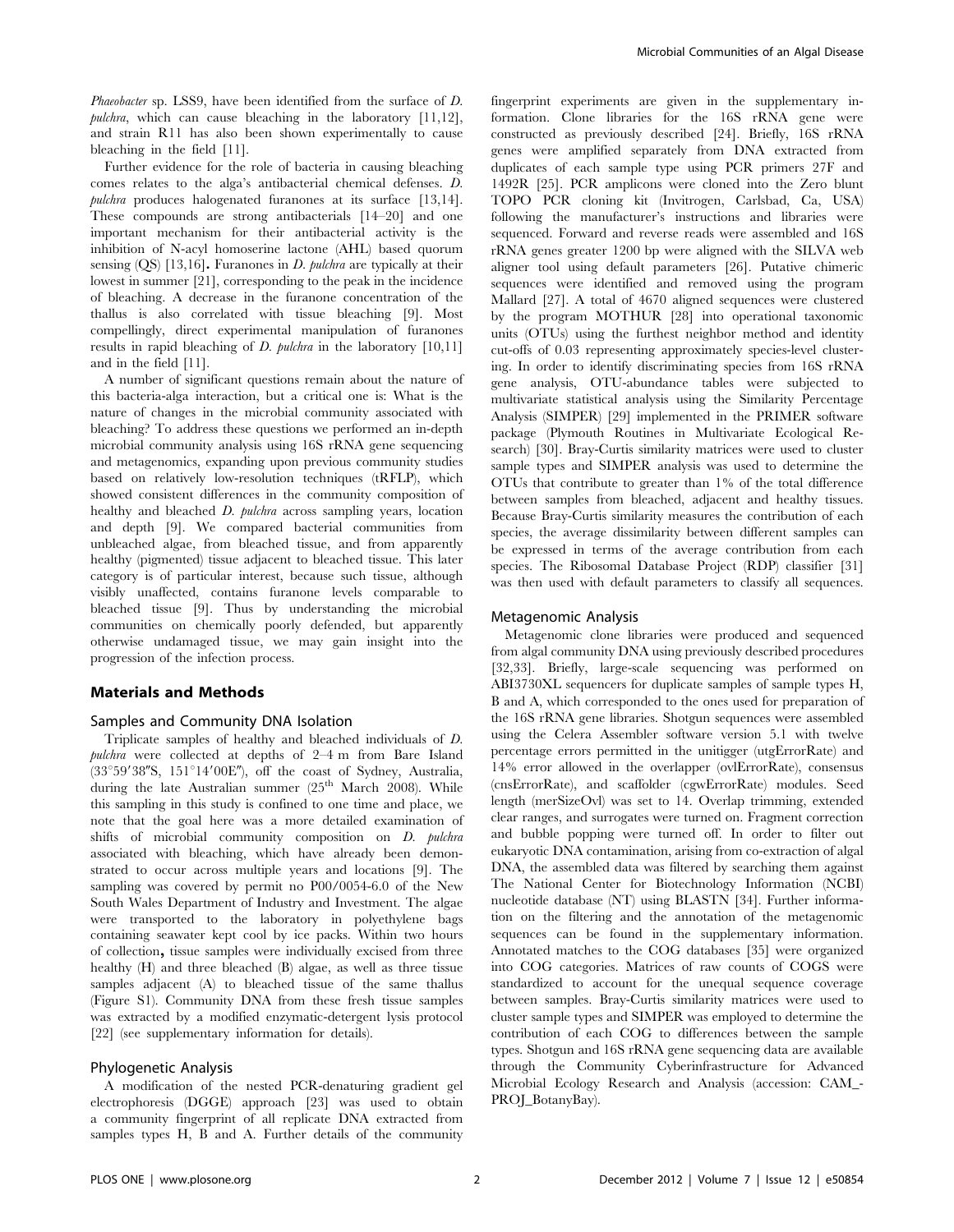#### Results

#### Taxonomic Composition and Differences of Bacterial Communities

To confirm that the samples collected in this study show similar patterns of bacterial community shift as seen previously [9], we performed finger-printing analysis (DGGE). Clear differences in the healthy (H) versus bleached (B) samples could be visualized on the DGGE gels (Figure S2) and were reflected in the sample dendograms (Figure 1a). Also, the community associated with healthy tissue adjacent to diseased parts of the thalli showed similarities to both the healthy and bleached samples, consistent with previous observations [9].

Filtered and quality-checked 16S rRNA gene libraries (see Material and Methods) consisted of 694 and 1091 sequences for the two healthy tissues of D. pulchra, 767 and 812 sequences from bleached tissues and 416 and 890 sequences from tissues extracted from the region adjacent to bleached tissue (Table 1). Chao1 estimates at 0.03 sequence differences showed lower community richness for healthy samples (216 to 151), than for adjacent samples (507 to 937) or bleached thalli (846 and 937) (Table 1). This shows that healthy D. pulchra supports less diverse communities than bleached samples ( $p = 0.0062$  for H versus B; unpaired student t-test), which is also reflected in the rarefaction curve analysis (see Figure S3).



Figure 1. a) Dendogram generated from digitalized bands of the 16S rRNA gene DGGE profile of health D. pulchra (H1, 2 and 3), bleached tissue (B1, 2 and 3) and tissue adjacent to bleached tissue (A1, 2 and 3). b) Dendrograms comparing the level of similarity between 16S rRNA gene libraries constructed at 0.03 difference. Sample IDs are the same as for (a). doi:10.1371/journal.pone.0050854.g001

Table 1. The number of sequences analyzed, OTUs at a cutoff of 0.03, and Chao 1 OTU richness estimates for each 16S rRNA library prepared from bleached tissue (B) healthy tissue (H) and adjacent tissue (A).

| Sample         | <b>Sequences</b> | OTUs at 0.3 | Chao I |
|----------------|------------------|-------------|--------|
| H <sub>2</sub> | 694              | 133         | 216    |
| H <sub>3</sub> | 1091             | 101         | 151    |
| A <sub>2</sub> | 416              | 234         | 507    |
| A3             | 890              | 392         | 937    |
| B <sub>2</sub> | 812              | 364         | 937    |
| B <sub>3</sub> | 767              | 284         | 846    |

doi:10.1371/journal.pone.0050854.t001

Bray-Curtis similarity analysis and clustering of 16S rRNA gene libraries reflected the patterns seen in the DGGE fingerprinting (Figure 1b). At OTU cut-offs of 0.03 dissimilarity, healthy samples showed less than 20% similarity with the other two samples types, while bleached and adjacent samples shared at least 35% of the sequences found. Adjacent and bleached samples shared as many as 143 sequences, while each of these samples shared only around 30 sequences each with the community of healthy samples (see Figure S4).

Sample discrimination analysis (SIMPER) showed that at the 0.03 difference level only 19 sequences accounted for 60% of the average dissimilarity between bleached and healthy samples (see Figure S5). The taxonomic assignment of these ''discriminatory'' OTUs and their relative abundance in the 16S rRNA gene clone libraries of all three sample types are given in Figure 2. An OTU belonging to the family Colwelliaceae had an abundance of 21.46% in bleached samples and was reduced to an abundance of about 2% in adjacent tissue, and was not detected in healthy thalli. Similar trends were observed for OTUs belonging to the taxa Thalassomonas, Rhodobacteraceae, Cellulophaga, Aquimarina, Marinomonas and Hypomonadaceae. In contrast, healthy samples had a very low abundance in OTUs belonging to the Rhodobacteraceae, Parvularcula, Haliscomenobacter, Flavobacteriaceae and Saprospiraceae compared to the other two sample types. We also found no evidence for the presence or enrichment of Ruegeria sp. R11 and Phaeobacter sp. LSS9 on bleached samples.

Together this data show clear differences in the taxonomic composition of communities of healthy D. pulchra versus thalli that are bleached or parts that appear healthy and are located immediately adjacent to bleached regions. These changes seem to be largely driven by substantial shifts in the abundance of a few OTUs. To better understand these changes, we further analysed these bacterial communities using a metagenome sequencing approach.

#### Functional Gene Profiles of Healthy, Bleached and Adjacent Communities

Shotgun sequencing, functional annotation and statistical analysis of six microbial metagenomes from two samples each of diseased, healthy and adjacent tissues of *D. pulchra* identified a number of ''discriminatory'' functions and those were used to cluster samples in dendograms (Table 2, Figure 3) and to ordinate by multi-dimensional scaling (MDS) (Figure S6). Overall, functional profiles based in COG annotation from healthy samples clustered together and were distinct from the bleached and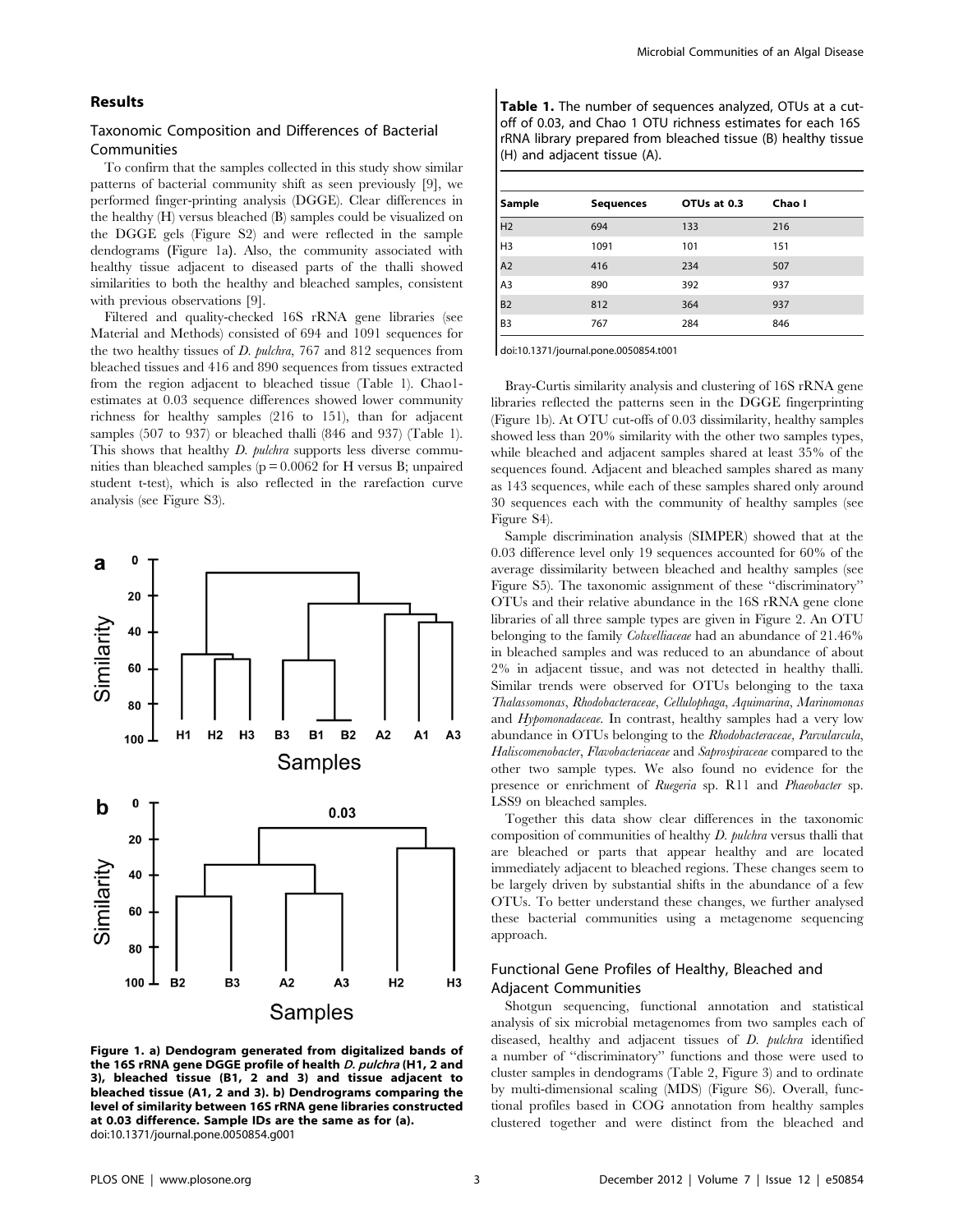

Figure 2. Taxonomic assignments of 16S rRNA gene sequence obtained from bleached tissue, tissue adjacent to bleached tissue and healthy tissue from Delisea pulchra. Lowest taxa with RDP classifier confidence level of 90% or greater are shown. Error bars represent the standard error of the mean for two replicates. doi:10.1371/journal.pone.0050854.g002

adjacent samples. This clustering based on functional profile reflected those seen for the taxonomic assignment.

A ranked plot of the relative contribution of each COG function showed that only nine COG functions make up for 60% of the average dissimilarity between bleached and healthy samples (Figure S7). The relative abundances of those discriminatory functions in the three different samples are shown in Figure 4. In general, the individual discriminatory functions became more abundant in sample types A and B versus healthy sample. Substantial enrichment in sample types A and B was observed for the functions acyl-CoA synthetases (AMP-forming)/AMP-acid ligases II (COG318), response regulators consisting of a CheYlike receiver domain and a winged-helix DNA-binding domain (COG745), signal transduction histidine kinase (COG0642), NAD-dependent aldehyde dehydrogenases (COG1012), cation/ multidrug efflux pump (COG841), ABC-type multidrug/protein/ lipid transport system (COG 1132) and non-ribosomal peptide synthetase modules and related proteins (COG1020).

#### Discussion

#### Bacterial Community of Bleached and Adjacent Tissue

Bleaching of *D. pulchra* is associated with clear changes in the community composition, not only directly at the affected part of the thallus, but also in the surrounding areas. Community richness of bleached and adjacent tissue was in general similar, but greatly increased  $($ >3-fold; see Table 1) compared to healthy samples. This increased diversity could be the result of changes in the furanone concentrations, which are high in healthy D. pulchra [19], but greatly reduced in bleached algae and their apparently healthy tissue [9]. The loss of selective and inhibitory effect of the alga's chemical defense could thus allow for a greater variety of bacteria

to colonize and these might potentially include opportunistic pathogens and scavengers (see below). Increases in bacterial diversity have also been observed when the Caribbean coral Montastraea faveolata was afflicted by White Plague Disease [36] and when the common reef-building coral, *Porites cylindrica* was exposed to stressful environmental events [37].

Communities of diseased thalli are characterized by an abundance of OTUs belonging to the genera Cellulophaga and Thalassomonas as well as the family Colwelliaceae, some of which are also found in adjacent tissue, but absent on healthy algae. Algal diseases are often associated with cell-wall degradation and members of the genus Cellulophaga have been shown to exhibit potent extra-cellular alginolytic or agarolytic activity [38]. OTUs within the Colwelliaceae account for most of the difference between healthy and bleached tissue and this family contains several genera with known or putative pathogenic and anti-algal representatives. For example, Thalassomona loyana has been implicated as a pathogen for 'white plague-like disease' in corals in the Red Sea [39]. Bacteria within the genera Alteromonas and Pseudoalteromonas (family Colwelliaceae) have also been shown to exhibit algicidal activity against eukaryotic microalgae [40] and have been found associated with decaying matter of algal blooms [41].

These observations are consistent with two alternative models for the changes in microbial communities associated with bleaching in D. pulchra. Firstly, changes could be a result of opportunistic pathogens that either colonise or proliferate on relatively chemically undefended tissue and subsequently cause the bleaching disease. The absence of previously identified pathogens of D. pulchra (i.e. Ruegeria sp. R11 and Phaeobacter sp. LSS9) in the samples taken in the current study would also indicate that other bacterial taxa might have the ability to induce disease. Secondly, an alternative model would be that disease occurs independently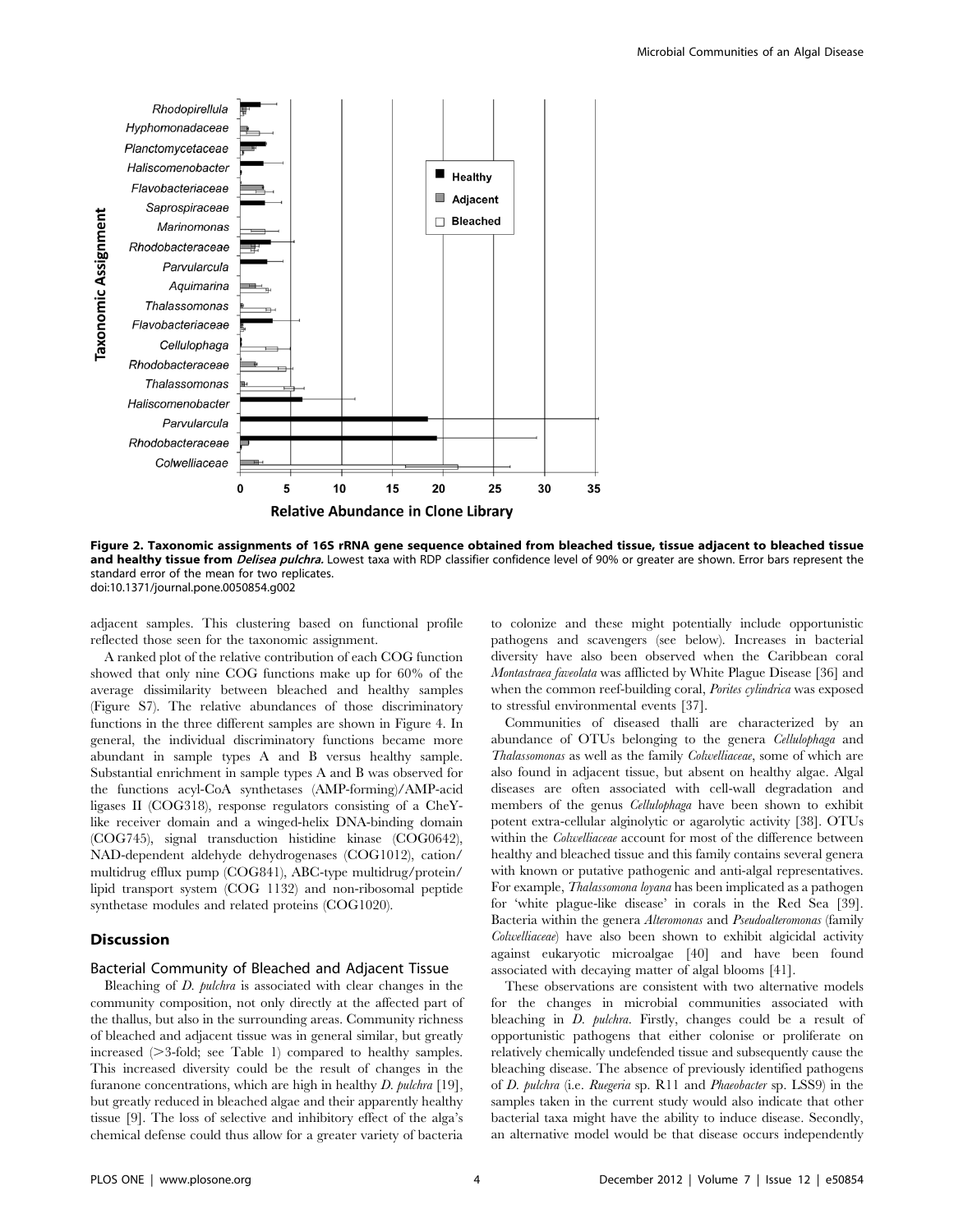

Figure 3. Dendrograms comparing the level of similarity between metagenomic libraries constructed from bleached tissue (B), from tissue adjacent to bleached tissue (A) and healthy tissue (H) using a matrix containing ORFs that could be matched to COGs with E-value cut-offs of  $10^{-5}$  (a),  $10^{-10}$  (b) and  $10^{-20}$  (b). doi:10.1371/journal.pone.0050854.g003

of pathogens and that some of the taxa enriched on bleached thallus might be involved in tissue decay or nutrient scavenging post disease initiation. These taxa would hence be considered to be opportunistic, secondary colonizers. Further time-series experiments under controlled conditions and tracking of potential pathogens identified here (e.g. Thalassomona) and in our previous work [11,12] across a larger number of disease events are required to distinguish between these possibilities.

#### Loss of Microbiota from Healthy Samples

Taxonomically, healthy tissue was characterized by the abundance of bacteria belonging to the genera Parvularcula and Haliscomenobacter, and the family Rhodobacteraceae. The most abundant Rhodobacteraceae phylotype (19% of the sequences found) could also be assigned with moderate confidence (70%) to the genus Thioclava. The genus Thioclava as well as the second most abundant group, the genus Parvularcula, harbor genes for the degradation of the abundant algal osmolyte dimethylsulfoniopropionate (DMSP) [42] and are known to oxidize inorganic sulfur metabolites [43], such as the byproducts of DMSP degradation [44]. Bacteria involved in the biogeochemical cycling of sulfur are also abundant in coral-associated communities and are thought to play a significant role in structuring the community and to be important for coral health [45,46]. Members of the family Saprospiraceae (order Bacteroidetes), to which the genus Haliscomenobacter also belongs (see Figure 2), have also been isolated from marine sponges and algae from the southern coastline of Thailand [47]. While little is known about the ecophysiology of other Saprospiraceae, members of the *Bacteroidetes* are generally associated with the degradation of complex organic materials and *Haliscome*nobacter hydrossis is abundant in activated sludge flocs and thought to be involved in the hydrolysis of polysaccharides [48].

While the ecological role of these bacterial associates that dominate the community of healthy D. pulchra is not clear, they belong to taxonomic groups that are commonly found on marine algae [49–52]. These groups might thus represent epiphytes that are generally not harmful to the host or are important for structuring a stable microbial community. Importantly, these community members are also in lower abundance on bleached tissue as well as on adjacent parts, where there are no visible changes. This observation would be consistent with a probiotic model, which was proposed for corals [53] and posits that the normal microbiota associated with living surfaces offers protection against microbial infection and disease. According to this concept, the community of the adjacent tissue would have already lost key members of the ''normal'' microbiota, a shift that may allow for subsequent proliferation of harmful bacteria in the community. This community shift might be due to the loss of algal defense (furanone) and could result in a dysbiosis of the epiphytic bacterial community prior to disease development. Thus it might be important to consider the state of the microbial community prior to disease development and define its effect on disease initiation or outcome.

#### Taxonomic Shifts are Accompanied by Changes in the Functional Gene Composition

Accompanying the taxonomic changes, shotgun metagenomic analysis revealed clear differences also in the functional gene composition across communities from healthy, diseased and adjacent tissue. In particular, a series of functional genes were enriched in communities of diseased tissue. These include nonribosomal peptide synthetases (NRPSs; COG1020), which synthesize molecules with a range of biological functions [54], including antibiotics [55], siderophores [56] and other virulence determinants [57] [58,59]. Either of these functions could allow bacteria on diseased D. pulchra to outcompete other epiphytes, support growth or act directly as a virulence factor in the bleaching disease.

Abundant in communities of diseased tissue were also cation/ multidrug efflux pumps (COG0841), which belong to a larger group of multidrug resistance pumps (MDRs) that bacteria utilize to extrude toxins [60]. Recently, the MDRs of plant pathogenic bacteria, including Erwinia amylovora, Dickeya spp. and Agrobacterium tumefaciens, have been shown to play a crucial role in the resistance to plant antimicrobials and their inactivation compromised initial colonization and virulence [61]. MDRs are also important for bacterial competition and colonization within surface-associated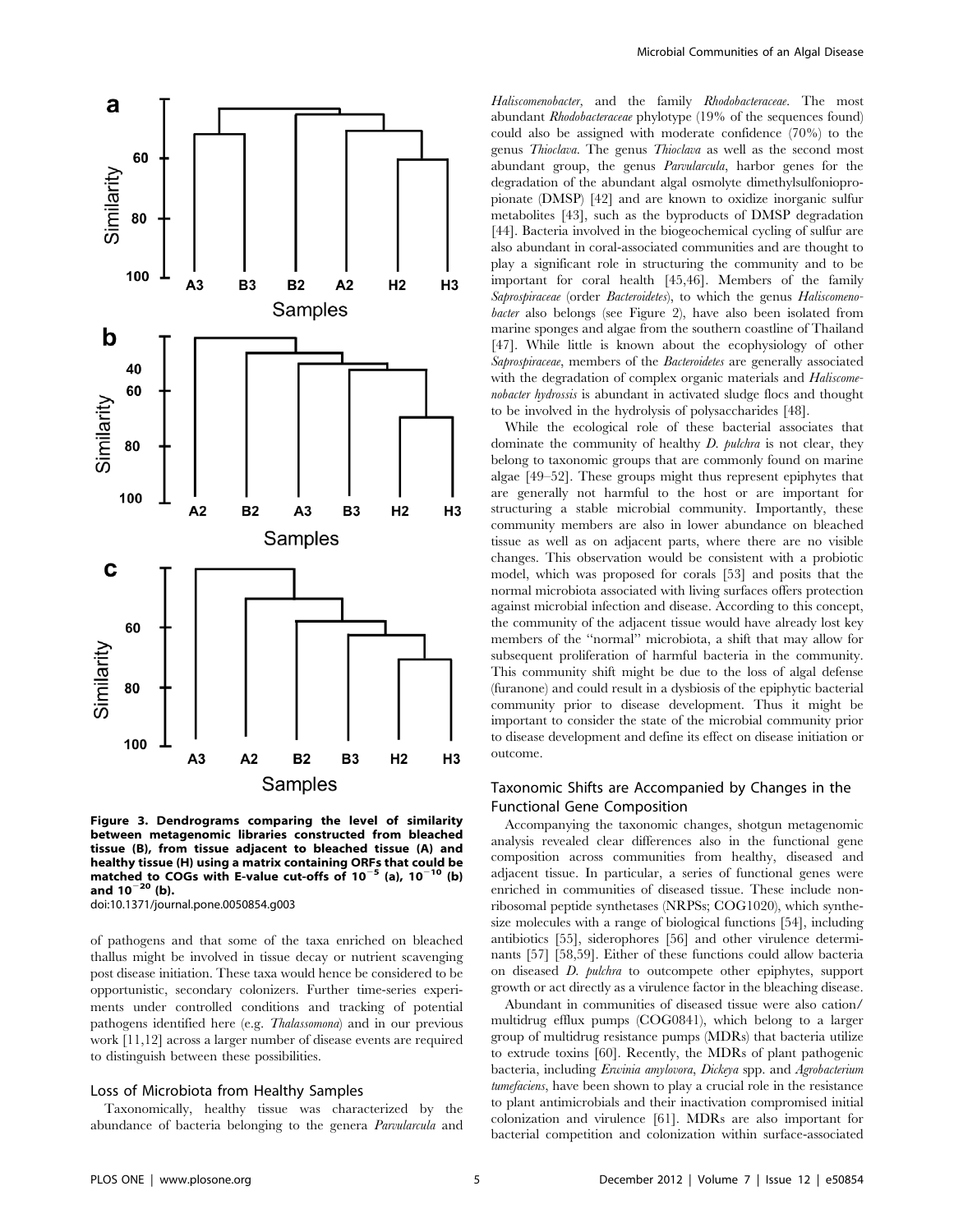Table 2. Number of open reading frames (ORFs), number of ORFs assigned to COGs and the percentage of total ORFs assigned to COGs (cut-off of 10<sup>-20</sup>) for metagenomic libraries prepared from bleached tissue (B) healthy tissue (H) and adjacent tissue (A).

| Sample         | <b>Number of ORFs</b> | <b>ORFs assigned to COGs</b> | % of ORFs assigned to COGs |
|----------------|-----------------------|------------------------------|----------------------------|
| H <sub>2</sub> | 55724                 | 18205                        | 33%                        |
| H <sub>3</sub> | 44235                 | 19876                        | 45%                        |
| A2             | 6998                  | 1542                         | 22%                        |
| A <sub>3</sub> | 7613                  | 1959                         | 26%                        |
| B <sub>2</sub> | 59767                 | 12972                        | 22%                        |
| B <sub>3</sub> | 71813                 | 21521                        | 30%                        |

doi:10.1371/journal.pone.0050854.t002

bacterial communities. For example, efux pump mutants of the plant pathogens E. chrysanthemi and E. amylovora are less infectious than the wild-type strain when co-inoculated with other endophytic bacteria producing antimicrobial compounds [62,63].

Two-component signal transduction (TCST) systems (COG 0642) are used by many bacteria to sense environmental signals and modulate expression of genes [64], including ones involved in virulence, antibiotic resistance responses, and colonization in many pathogenic bacteria [65,66]. For example, in the plant pathogenic bacteria Xanthomonas campestris, Pectobacterium carotovorum and Ralstonia solanacearum, TCST systems have been shown to provide environmental signal inputs to global virulence regulation [67]. The abundance of TCST systems found in communities of bleached tissue could thus enable bacteria to modulate gene expression in response to environmental changes and regulate virulence genes responsible for bleaching. The potential importance of regulation in disease was also recently highlighted in the

analysis of the genomes for the D. pulchra pathogens Nautella sp. R11 and Phaeobacter sp. LSS9 [12]. These two pathogens contained no unique set of putative virulence factors when compared to other closely related non-pathogenic strains, but had a unique LuxR-type regulator that was hypothesized to regulated virulence.

#### Conclusion

Marine macroalgae, including D. pulchra, are major habitat formers in temperate ecosystems, and diseases of these organisms have the potential to cause significant impacts on community structure, population levels and biodiversity in marine ecosystems [1]. Campbell et al [9] have proposed a model for bleaching in D. pulchra, in which environmental stress (particularly elevated seawater temperatures) leads to a decrease in chemical defenses (furanones), which in turn leads to a shift in bacterial community composition, which can include opportunistic pathogens or scavangers. This shift might be further exacerbated by the loss



#### **Relative COG Abundance**

Figure 4. Relative abundance of COGs in metagenomic libraries prepared from bleached tissue, tissue adjacent to bleached tissue and healthy tissue from *Delisea pulchra.* Error bars represent the standard error of the mean for two replicates. doi:10.1371/journal.pone.0050854.g004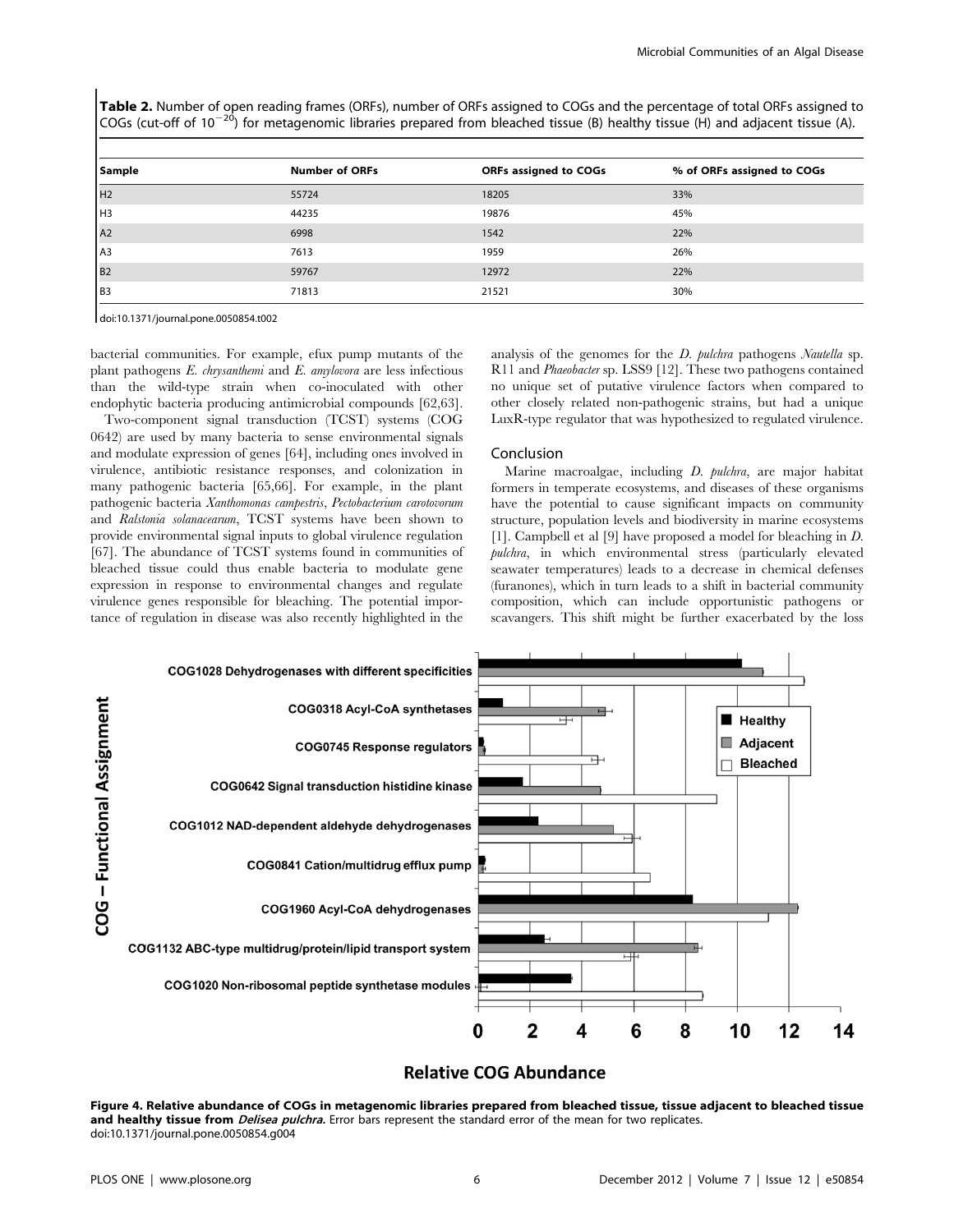of certain key members of the ''normal'' microbiota of D. pulchra, which might have probiotic functions. Our observations are consistent with such processes and we have identified bacterial species that might be involved in either the disease initiation or secondary scavenging. Functional gene analysis of communities of bleached sample revealed further an abundance of activities that are likely to play key roles in algal colonization and competiton. However the role of these groups of bacteria and genes in the bleaching disease of D. pulchra needs further experimental confirmation. Further advances in understanding the bleaching disease in D. pulchra would require tracking temporal changes in key species, and in the expression of these key functional genes, at different stages of disease.

#### Supporting Information

Figure S1 Bleached Delisea pulchra collected from Bare Island, Sydney, Australia. The bleached section in the mid thallus region is indicated by the arrowhead. (TIF)

Figure S2 Comparison of different samples by DGGE fingerprinting. Lane M: DGGE Markers, Lanes A1, A2 and A3 contain DGGE bands from tissue adjacent to bleached tissue, Lanes B1, B2 and B3, DGGE bands from bleached tissue, Lanes H1, H2 and H3, DGGE bands from healthy tissue. (TIF)

Figure S3 Rarefaction curves comparing the number of OTUs at a distance of 0.03 between 16S rRNA gene libraries constructed bleached tissue (B), from tissue adjacent to bleached tissue (A) and healthy tissue (H).

(TIF)

**Figure S4** Venn diagrams showing the number of OTUs shared between communities on bleached tissue (B) healthy tissue (H) and adjacent tissue (A) with OTUs at 0.03 difference.

#### References

- 1. Harvell CD, Mitchell CE, Ward JR, Altizer S, Dobson AP, et al. (2002) Climate warming and disease risks for terrestrial and marine biota. Science 296: 2158– 2162.
- 2. Lafferty KD, Porter JW, Ford SE (2004) Are diseases increasing in the ocean? Annu Rev Ecol Evol Syst 35: 31–54.
- 3. Rosenberg E, Koren O, Reshef L, Efrony R, Zilber-Rosenberg I (2007) The role of microorganisms in coral health, disease and evolution. Nat Rev Microbiol 5: 355–362.
- 4. Weil E, Smith G, Gil-Agudelo DL (2006) Status and progress in coral reef disease research. Dis Aquat Org 69: 1–7.
- 5. Kerswell AP (2006) Global biodiversity patterns of benthic marine algae. Ecology 87: 2479–2488.
- 6. Steneck RS, Graham MH, Bourque BJ, Corbett D, Erlandson JM, et al. (2002) Kelp forest ecosystems: biodiversity, stability, resilience and future. Environ Conserv 29: 436–459.
- 7. Montagne C (1844) Quelque observations touchant la structure et la fructification des genres Ctenodus, Delisea, et Lenormandia de la famille des Floridees. Ann Sci Nat 1: 151–161.
- 8. Papenfuss G (1964) Catalogue and bibliography of Antarctic and sub-Antarctic benthic marine algae In: Bibliography of the Antarctic Seas. (Lee, M.O. Eds). Washington D.C.: American Geophysical Union. 1–76 p.
- 9. Campbell AH, Harder T, Nielsen S, Kjelleberg S, Steinberg PD (2011) Climate change and disease: bleaching of a chemically defended seaweed. Global Change Biol 17: 2958–2970.
- 10. Case RJ, Longford SR, Campbell AH, Low A, Tujula N, et al. (2011) Temperature induced bacterial virulence and bleaching disease in a chemically defended marine macroalga. Environ Microbiol 13: 529–537.
- 11. Campbell A (2011) The ecology of bacterially mediated bleaching in a chemically defended seaweed. [PhD Thesis]: The University of New South Wales, Sydney, NSW, Australia.
- 12. Fernandes N, Case RJ, Longford SR, Seyedsayamdost MR, Steinberg PD, et al. (2011) Genomes and Virulence Factors of Novel Bacterial Pathogens Causing Bleaching Disease in the Marine Red Alga Delisea pulchra. Plos One 6: e27387.
- 13. De Nys R, Givskov M, Kumar N, Kjelleberg S, Steinberg P (2006) Furanones. Prog Mol Subcell Biol 42: 55–86.

#### (TIF)

Figure S5 The contribution of different OTUs (at 0.03 sequence difference cut-off) to difference between 16S rRNA genes libraries from bleached and healthy samples.

(TIF)

**Figure S6** Multidimensional-scaling (MDS) plots comparing the level of similarity between metagenomic libraries constructed from bleached tissue (B), from tissue adjacent to bleached tissue (A) and healthy tissue (H) using a matrix containing ORFs that could be matched to COGs at E-value cut-offs smaller  $10^{-5}$  (1),  $10^{-10}$  (2) and  $10^{-20}$  (3). (TIF)

Figure S7 The contribution of individual COGs to the difference between metagenomic libraries from bleached and healthy samples.

(TIF)

Text S1 Supplementary Material and Methods. (DOC)

#### Acknowledgments

We acknowledge the J. Craig Venter Institute's Joint Technology Center under the leadership of Yu-Hui Rogers and the assistance of Matt Lewis for producing sequencing data. We thank Matt DeMaere for help with the annotation.

#### Author Contributions

Conceived and designed the experiments: NF PS SK TT. Performed the experiments: NF TT. Analyzed the data: NF DR TT. Contributed reagents/materials/analysis tools: DR. Wrote the paper: NF PS TT.

- 14. De Nys R, Steinberg P, Willemsen P, Dworjanyn S, Gabelish C, et al. (1995) Broad spectrum effects of secondary metabolites from the red alga Delisea pulchra in antifouling assays. Biofouling 8: 259–271.
- 15. Gram L, de Nys R, Maximilien R, Givskov M, Steinberg P, et al. (1996) Inhibitory effects of secondary metabolites from the red alga Delisea pulchra on swarming motility of Proteus mirabilis. Appl Environ Microbiol 62: 4284-4287.
- 16. Hentzer M, Wu H, Andersen J, Riedel K, Rasmussen T, et al. (2003) Attenuation of Pseudomonas aeruginosa virulence by quorum sensing inhibitors. EMBO J 22: 3803–3815.
- 17. Hentzer M, Riedel K, Rasmussen T, Heydorn A, Andersen J, et al. (2002) Inhibition of quorum sensing in Pseudomonas aeruginosa biofilm bacteria by a halogenated furanone compound. Microbiology 148: 87–102.
- 18. Manefield M, Welch M, Givskov M, Salmond G, Kjelleberg S (2001) Halogenated furanones from the red alga, Delisea pulchra, inhibit carbapenem antibiotic synthesis and exoenzyme virulence factor production in the phytopathogen Erwinia carotovora. FEMS Microbiol Lett 205: 131–138.
- 19. Maximilien R, de Nys R, Holmström C, Gram L, Givskov M, et al. (1998) Chemical mediation of bacterial surface colonisation by secondary metabolites from the red alga *Delisea pulchra*. Aquat Microb Ecol 15: 233-246.
- 20. Rogers C, De Nys R, Charlton T, Steinberg P (2000) Dynamics of algal secondary metabolites in two species of sea hare. J Chem Ecol 26: 721-744.
- 21. Wright J, De Nys R, Steinberg P (2000) Geographic variation in halogenated furanones from the red alga *Delisea pulchra* and associated herbivores and<br>epiphytes. Mar Ecol Prog Ser 207: 227–241.
- 22. Burke C, Kjelleberg S, Thomas T (2009) Selective extraction of bacterial DNA from the surfaces of macroalgae. Appl Environ Microbiol 75: 252–256.
- 23. Muyzer G, Smalla K (1998) Application of denaturing gradient gel electrophoresis (DGGE) and temperature gradient gel electrophoresis (TGGE)
- in microbial ecology. Antonie van Leeuwenhoek 73: 127–141. 24. Shaw A, Halpern A, Beeson K, Tran B, Venter J, et al. (2008) It's all relative: ranking the diversity of aquatic bacterial communities. Environ Microbiol 10: 2200–2210.
- 25. Lane D (1991) 16S/23S rRNA sequencing. In: Nucleic acid techniques in bacterial systematics. (Stackebrandt E & Goodfellow M, eds). J. Wiley & Sons, Chichester. 115–175 p.